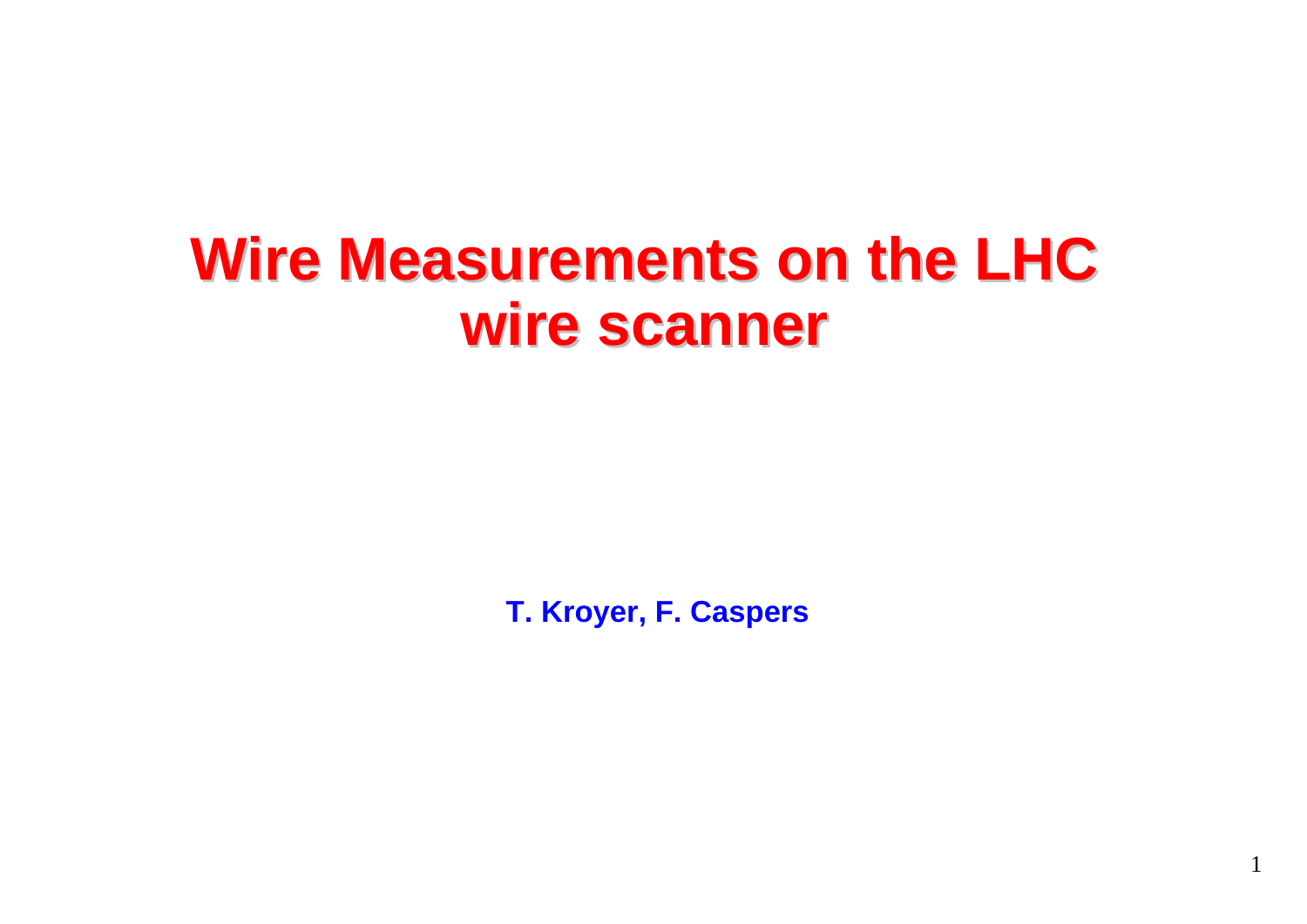## **Longitudinal Measurements Longitudinal Measurements**

♦ Object: 1 m long 80 mm diameter beam pipe with branches for wire scanner

- П Two horizontal and two vertical wire scanner ports
- п Each port consisting of two arms
- П Towards beam irises, dimensions: 73 mm long, 9 mm wide and 6 mm
- п Fork with mounted carbon wire (fragile!!!)
- п Carbon wire DC resistance:  $\approx$ 1.5 kΩ; replaced be 2.2 kΩ resistor for ease of handling

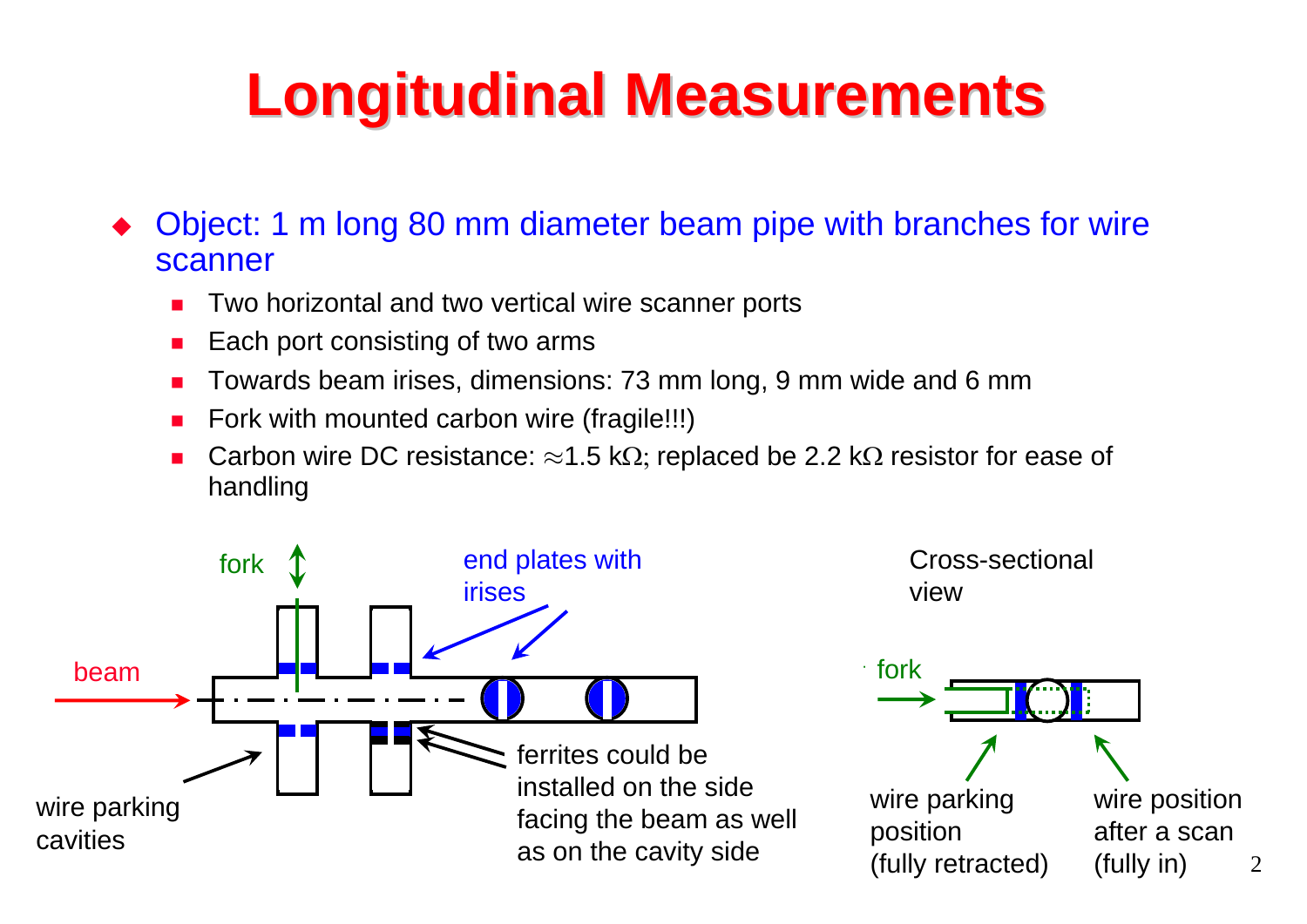# **Longitudinal Measurements Longitudinal Measurements**

#### ◆ Potential problems

- П In parking position, the wire is sitting in a cavity; excited modes may burn it  $\Rightarrow$ ferrites inside cavities necessary?
- П The irises with the cavities behind present a significant beam-coupling impedance, resonances might occur; need to be damped?
- п When the fork is in parking position at the other side, inductive as well as capacitive coupling to the beam possible
- At which places can/must ferrites be put to mitigate these problems?
	- r. In present design ferrites can put on the flange of the wire scanner ports close on both sides of the iris
	- П Ferrites can be put on the side facing the beam as well as on the side looking away from the beam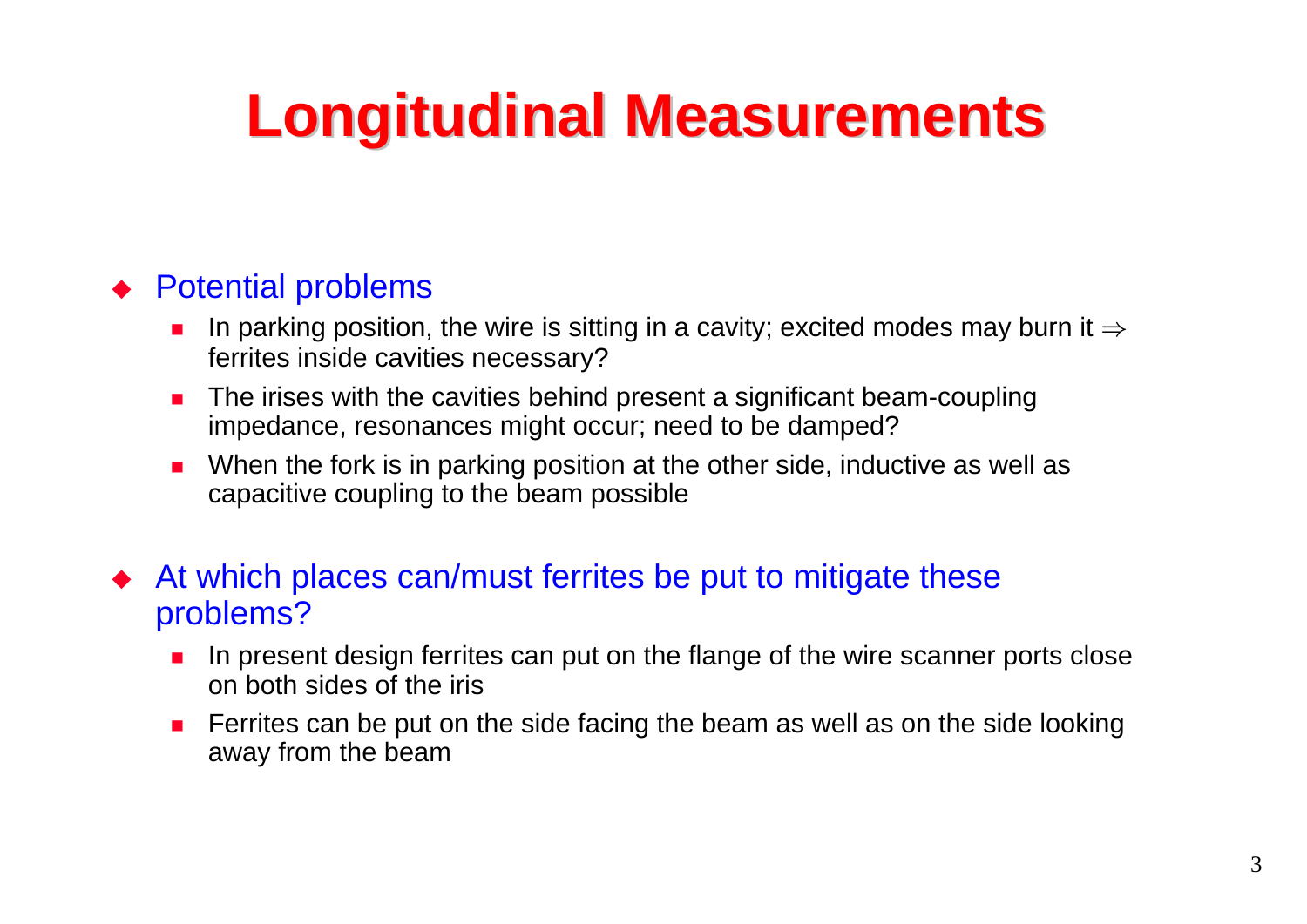#### **Resonator Measurements Resonator Measurements**

- ♦ 10 mm diameter silver coated steel rod used as inner conductor
- ♦ Precise absolute measurement of the longitudinal impedance
- $\blacklozenge$  Ferrites inserted at different positions
- $\blacklozenge$  Ferrites facing the beam cause high impedance, in the range of 10  $\Omega$  per wire scanner port  $\Rightarrow$  heating etc  $\Rightarrow$  should be avoided
- $\blacklozenge$  Ferrites inside the wire scanner parking slot cause little impedance; could be further reduced by retracting or repositioning ferrites
- $\blacklozenge$  When the irises are turned parallel to the beam, the impedance gets close the stainless steel pipe's

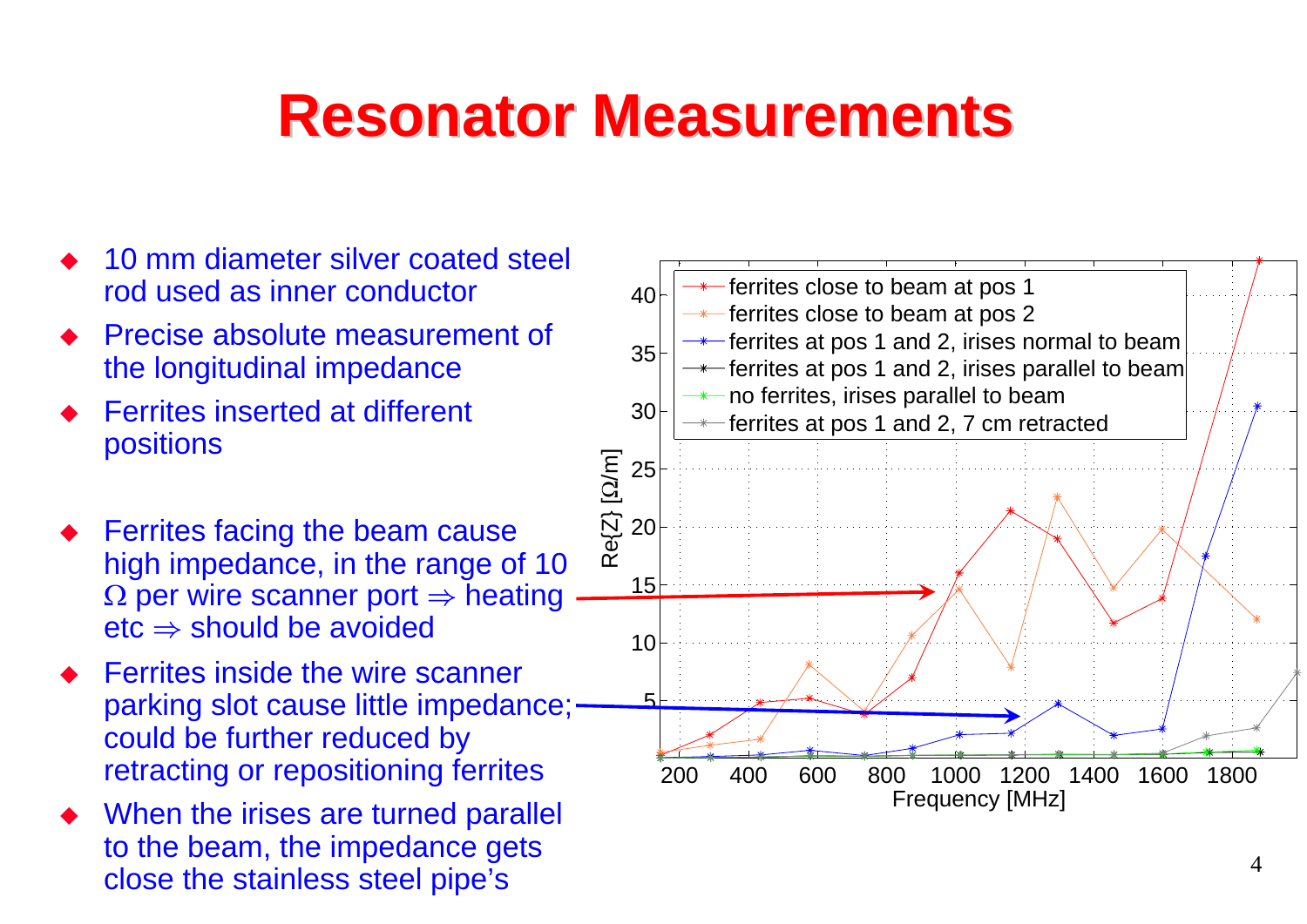## **Signal coupled to the wire scanner parking cavity parking cavity**

- ♦ Fork fully retracted to parking position
- $\blacklozenge$ Transmission from beam to fork ( $\Delta$ mode)
- $\blacklozenge$ Similar result for Σ mode
- $\blacklozenge$ Low transmission below 2 GHz
- $\blacklozenge$  Good coupling on from λ/2 length of iris; similar to slot-coupled waveguides; changing the iris' thickness or width does not have a big impact on coupling...
- $\blacklozenge$  Ferrites inside the wire scanner cavity provide sufficient damping

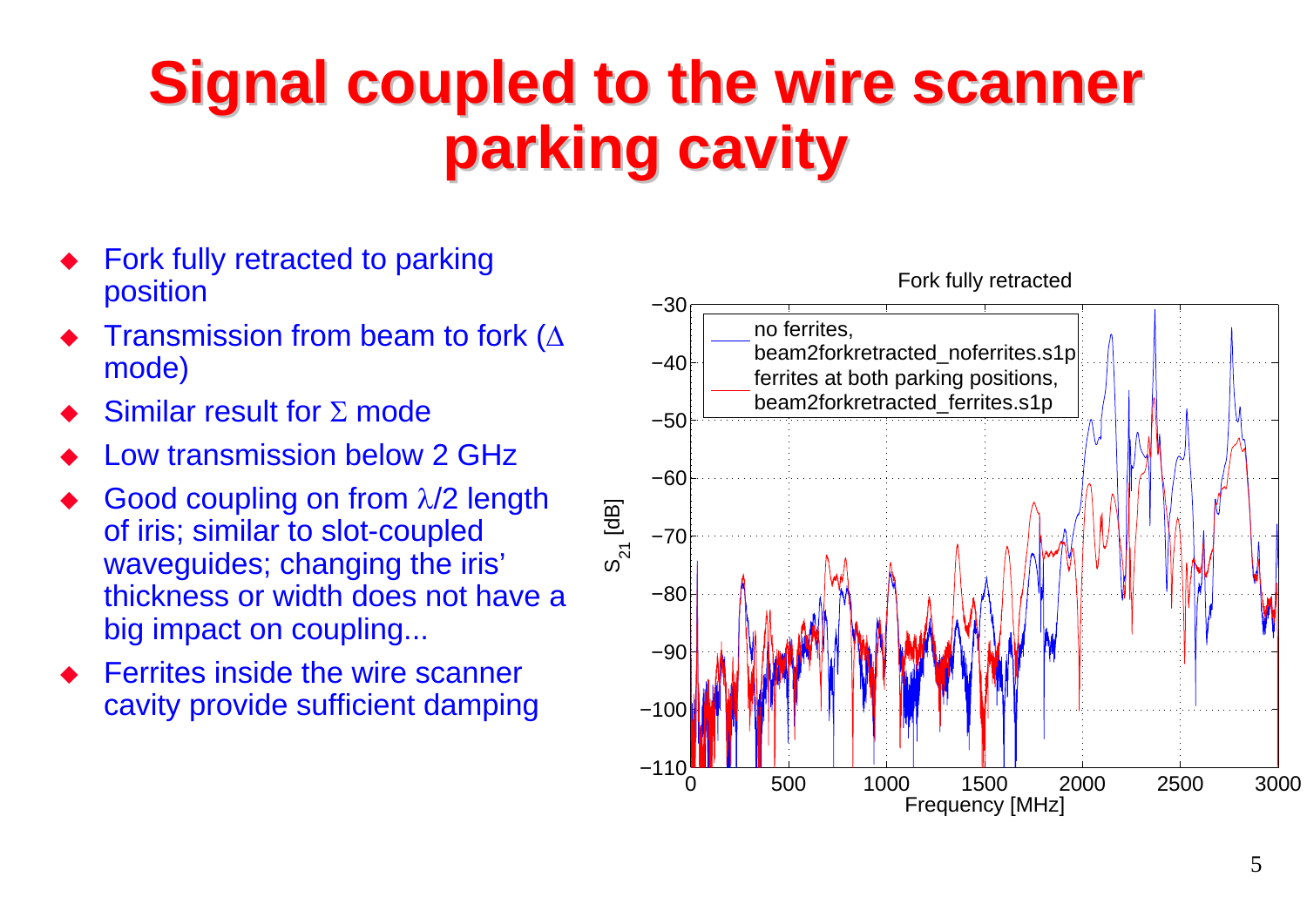## **Signal coupled to the wire scanner parking cavity parking cavity**

- ♦ Fork fully in, i.e. in far-away parking position
- $\blacklozenge$ Transmission from beam to fork ( $\Sigma$ mode)
- $\blacklozenge$  Weaker transmission for Δ mode  $\Rightarrow$  mostly capacitive coupling  $\Rightarrow$ fork acting as a capacitive pick-up
- $\blacklozenge$ First strong resonance at  $\approx$ 180 MHz, more resonances above 1.5 GHz
- $\blacklozenge$  Ferrites do not damp the 180 MHz resonance
- $\blacklozenge$  Fork should be terminated RFwise, otherwise a considerable current will flow over the carbon wire

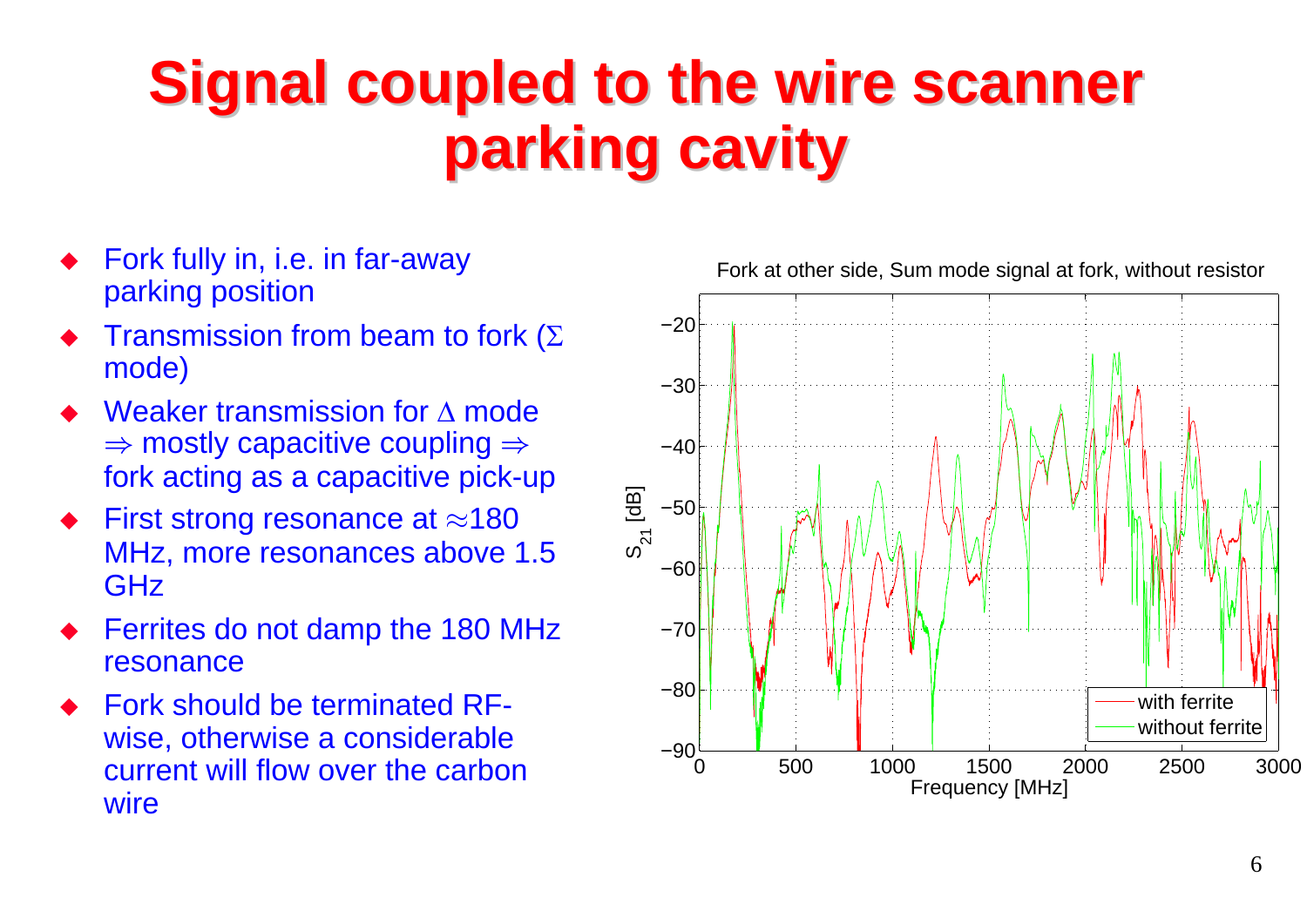#### **Resonances in the longitudinal impedance - Fork retracted**

- $\blacklozenge$  Corresponding to the signal induced in the fork, resonance dips can be seen in the transmission response through the pipe above 2 GHz
- $\blacklozenge$  These resonances are sufficiently damped by ferrites on the inside of the parking cavities
- $\blacklozenge$  The beam hardly sees the wire scanner cavity below 1.5 GHz

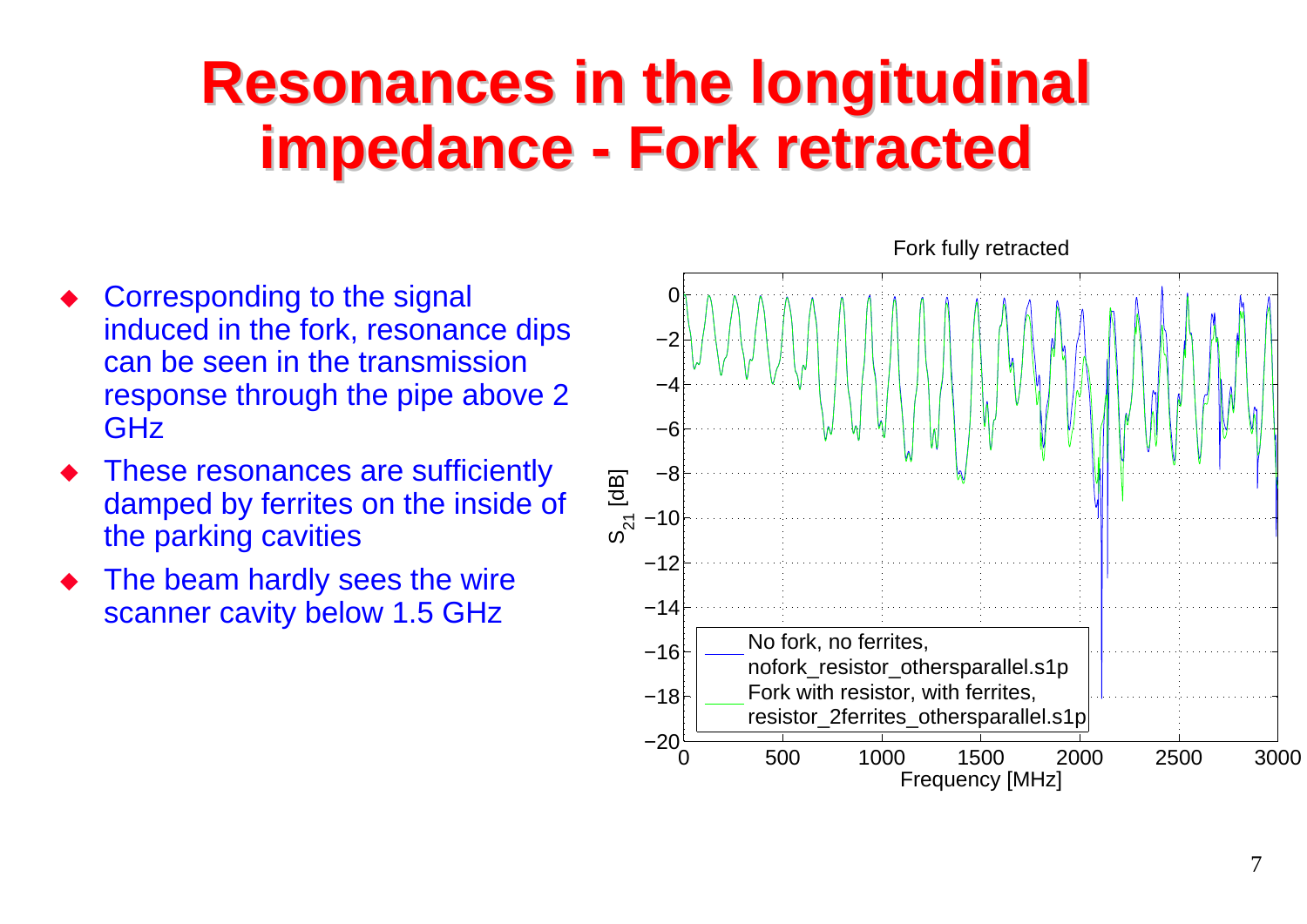#### **Resonances in the longitudinal impedance - Fork fully in**

- $\blacklozenge$  As expected, when the fork is in the parking position on the other side, resonances are seen already above 1.5 GHz
- $\blacklozenge$  Again, these resonances are sufficiently damped by ferrites on the inside of the parking cavities
- $\blacklozenge$  However, a few additional smaller resonances appear when ferrites are used
- $\blacklozenge$  Below 1.2 GHz, even with the fork on the opposite side, the coupling to the beam is weak

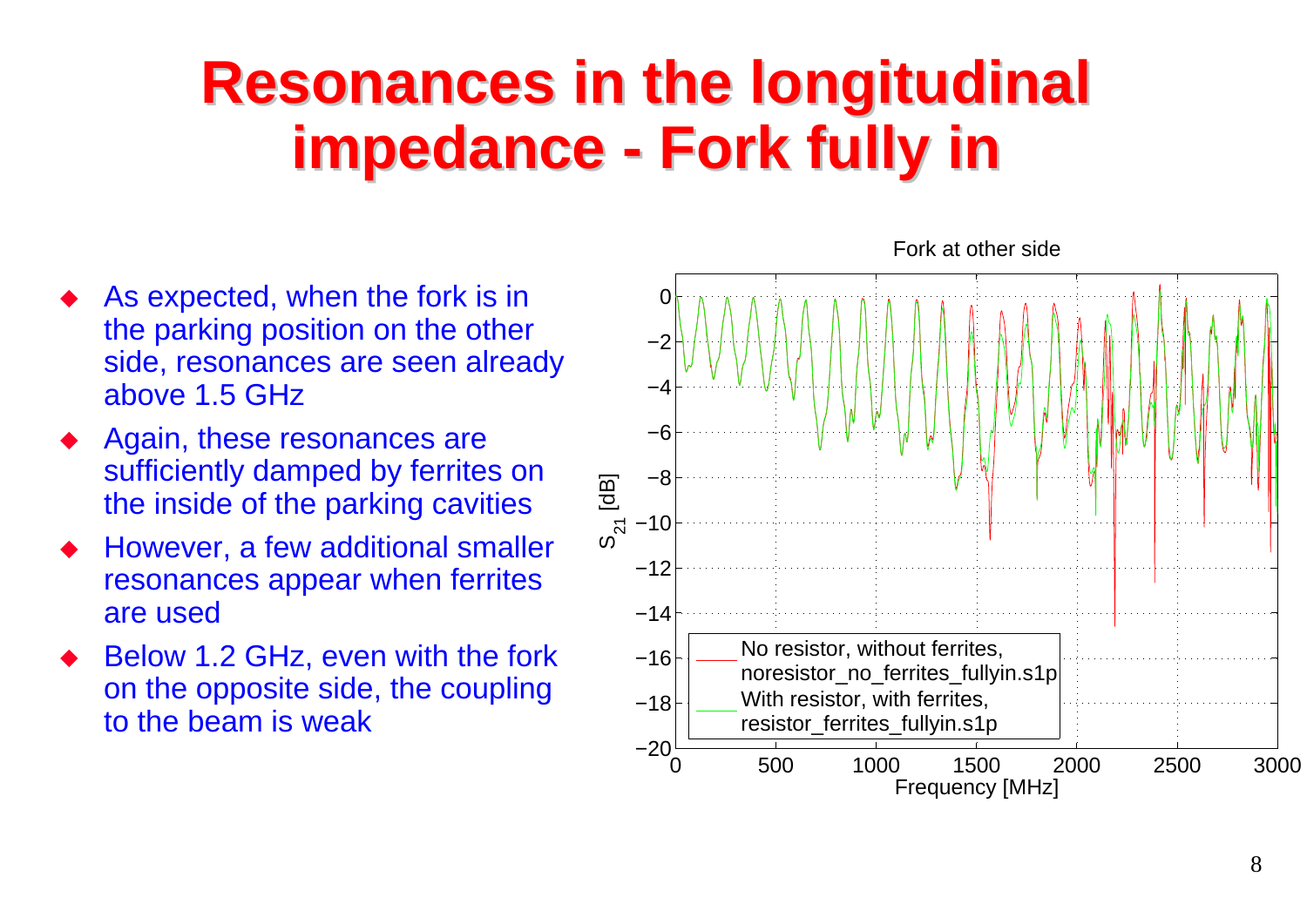#### **Resonances in the longitudinal impedance - Z**

- $\blacklozenge$ Impact of ferrites in terms of Z
- ♦ Rather small effect below 1.5 GHz
- ♦ Above 1.5 GHz, sharp resonances are smoothed
- ♦ At a few locations broad-band impedance increases somewhat